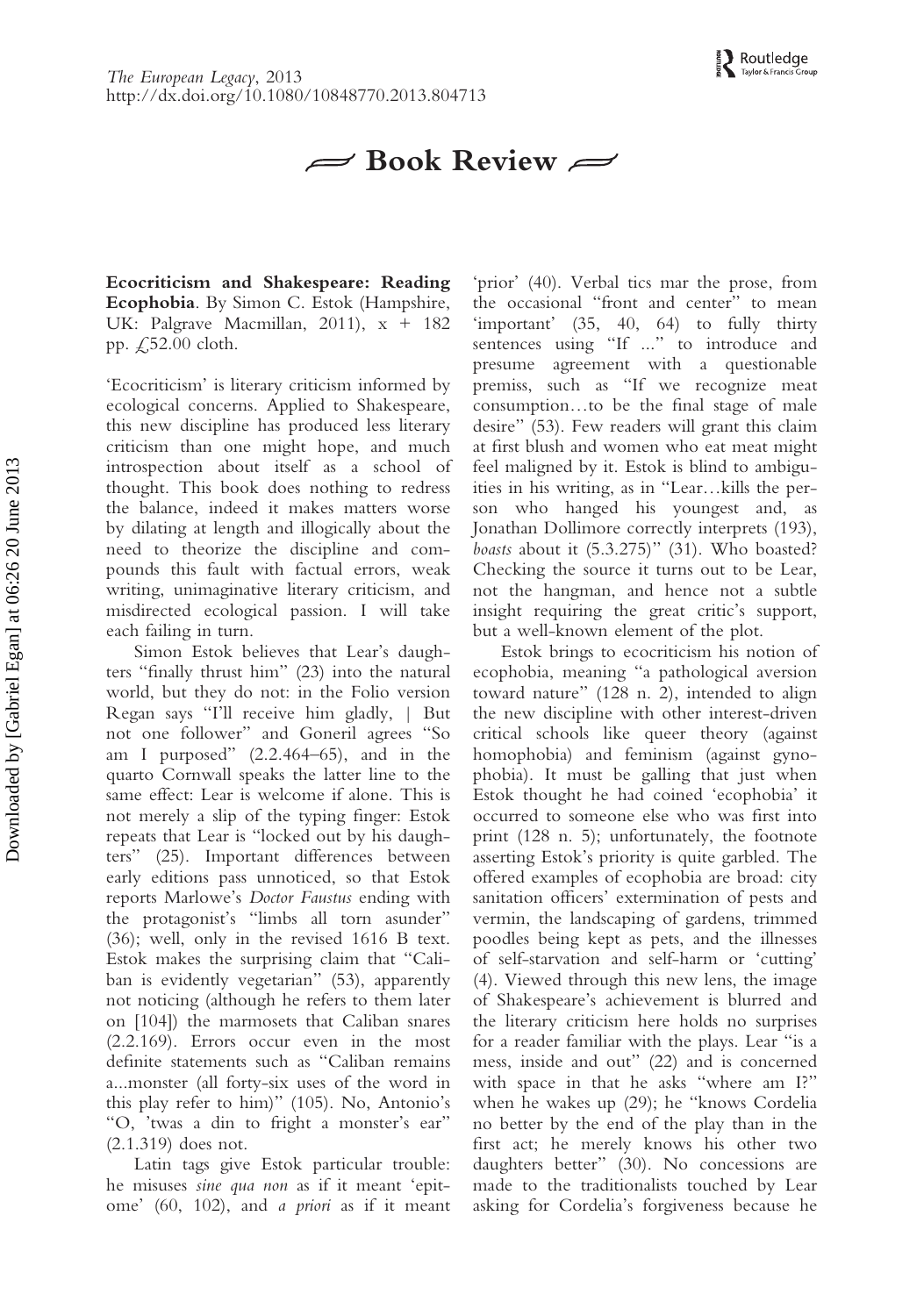recognizes now that she was right and he was wrong in the first Act.

Estok's chapter on Coriolanus concludes that the hero "clearly needs a different kind of home, a different kind of mother, and a different kind of past," "is essentially selfish and concerned only with what his people can do for him," and "is unable to integrate, to show or accept pity, or to offer or listen to speech…[which] spells his undoing" (43). Such commentary would attract little credit in an undergraduate essay, which is what Estok's writing starts to look like as he cites non-refereed websites (littering his prose with their URLs) to support uncontroversial claims. Agreed: classifying certain plants as weeds reflects human interests not biological facts, but surely an ecocritic could develop that point to acknowledge that the same is true of all kinds of pollution. Opportunities to draw connections across Shakespeare's works are repeatedly missed. Yes, Edmund in King Lear "seems an unnatural thing...[and] represents disorder" (25) but then how come Shakespeare, in King John, created an attractive bastard in virtually the same social position? From the chapter on 2 Henry VI and 2 Henry IV we learn that disease in the body is likened to disease in the state and that images of nature's inhospitability feature in dramatizations of rebellion. There is little real literary criticism here and in its place are repeated assertions that ecophobia is manifest in the plays' images of untamed nature being dangerous to humans. What little criticism there is tests the reader's indulgence, as when Estok finds that the men with their heads beneath their shoulders in Othello's wooing stories, his suffocation of Desdemona, and perhaps his throttling of the turbaned Turk are all "symbolic decapitations" (70).

The defining aspect of ecophobia, according to Estok, is our human fear of nature's unpredictability, and hence Hamlet's images of rotting are ecophobic because of rot's "imagined unpredictability" (87). should have said the play rightly insists upon the utter predictability of human rot, most obviously in the business with the skull. Staking an ecologically informed critical practice on pervasive unpredictability is a risky strategy since of course humanity's greatest threat comes from the depressingly predictable consequences of  $CO<sub>2</sub>$  emission. On

ecology generally, Estok is misguided, as when he asserts that in Shakespeare's time "the environment, globally, was in much better shape than it is now" (91). By what measure could such a statement be supported? No one environmental condition is inherently better than another, and while some things are now worse for humans, others are surely better; the frosts of the Maunder Minimum were pretty tough. To avoid the ecocritic's cardinal sin of anthropocentrism one has to acknowledge that for certain life-forms there has never been a better time to be alive. To viruses and bacteria international travel has brought a golden age of opportunities for spreading themselves across the globe. Despite himself, Estok posits a value-free notion of environmental wellbeing by decrying the atmospheric pollution of early modern cities, but pollution is a cultural construct not a given: oxygen is toxic to many life-forms and for millions of years life on Earth thrived without it. An ecocritic slaying the dragon of anthropocentrism should notice such things.

Estok ends by reflecting that an aphorism displayed in the Library of Congress encapsulates a mindset that has led to "environment horrors." It reads "the earth belongs always to the living generation [who]…may manage it then and what proceeds from it as they please during their usufruct" (123). Since a usufruct is a right of temporary possession dependent upon doing no harm so that the property may be passed on intact, ecocritics should rather congratulate the Library of Congress for its radical insistence that we possess the world only in trust for future generations. Estok's misreading of this aphorism is symptomatic of his wider misreadings of Shakespeare and ecological theory and practice. He appears more interested in discussing ecocriticism as a school within the academic profession than in doing criticism. Each chapter is short (average length 15 pages), and once Estok has set the scene by showing what is at stake in the various preceding debates, there is (intentionally?) little space left to develop an original critical argument of his own. Each chapter ends just as the reader is settling herself for an extended engagement with the play(s) at hand. Ecocriticism will attract few new adherents if it cannot generate compelling literary critical